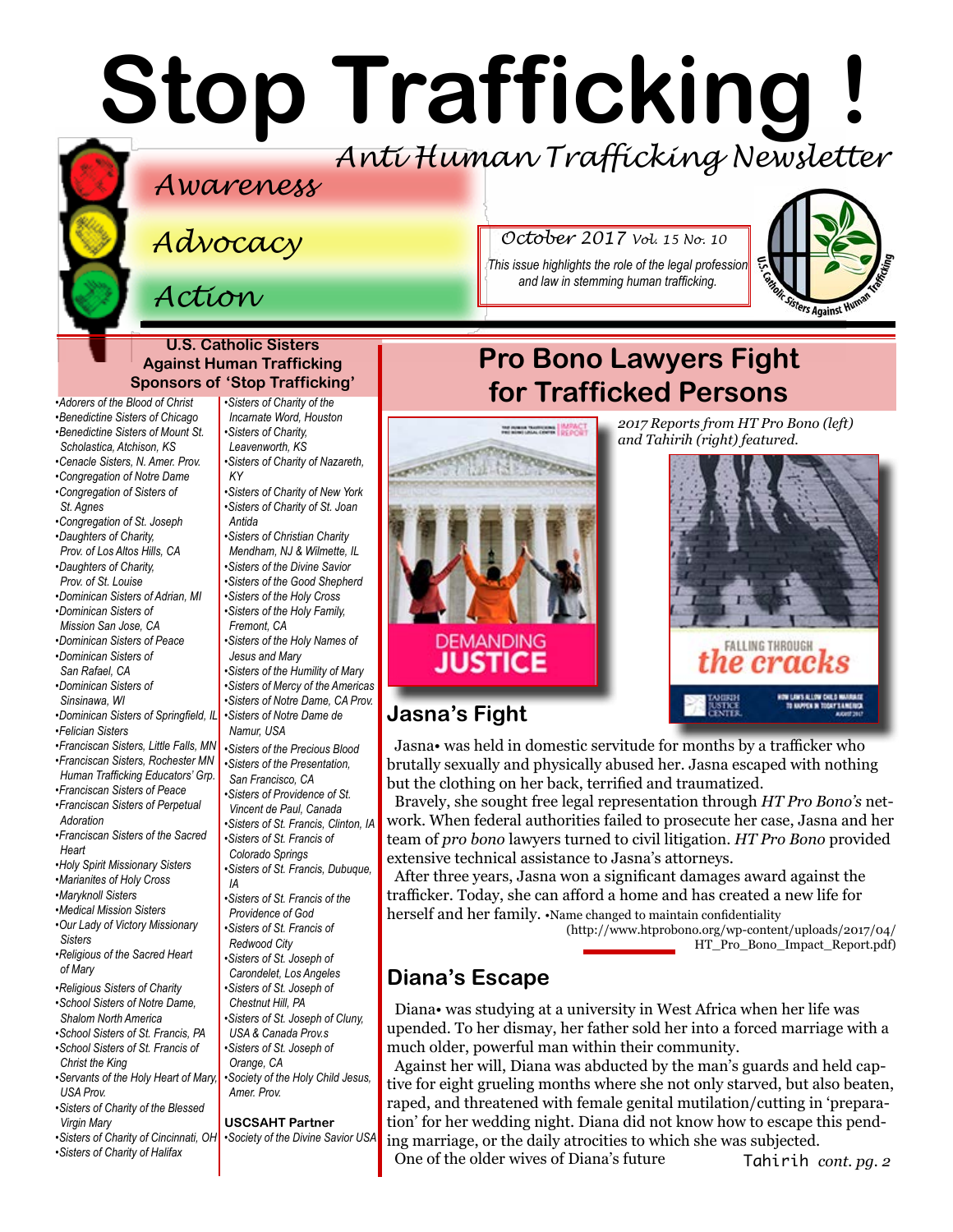# *Awareness*

## **Tahirih** *cont. from pg. 1*

2

husband saw and could not stand how Diana was treated. She risked her own safety to help Diana escape -- a kindness Diana will always remember.

Diana traveled to Mexico and then eventually across the U.S. border, where she was held by immigration officials. She had to endure being locked in a detention center while waiting to plead her case for asylum -- imprisoned once again in the fight for her own life.

When she was finally released, the *Tahirih Justice Center's* social workers helped Diana find treatment for the terrible medical and mental health wounds caused by her detention here and abroad. Tahirih's staff and network of pro bono attorneys prepared her case for asylum. At long last, the U.S. court system heard Diana's case and she was finally granted asylum.

With the strong support of Tahirih's *pro bono* attorneys and social workers, Diana was able to slowly rebuild her life from a place of safety and strength. She is now taking English classes and training to become a hospice worker. She has joined a local church and is reaching out to other community members. Diana has at last been able to free herself from a life of violence and start afresh. •Name changed to maintain confidentiality (http://www.tahirih.org/ success stories/diana/)

# **Child Marriage**

Child marriage is a real and persistent problem in the U.S. Between 2000 and 2015, well over 200,000 children under age 18 were married in America. The majority of them were girls, and the majority married adult men. Mounting U.S.-specific research shows that child marriages can result in devastating consequences, putting young people at risk of lifelong harm.

Many people are surprised to learn that state laws allow children to marry in the U.S. today. Currently, most states' laws set the minimum age of marriage at 18 but allow for exceptions, such as parental consent, that can drop the true minimum marriage age much lower in practice. In fact, half of U.S. states do not set any bottom line age 'floor' whatsoever, meaning that as long as exceptions are met, a child of any age could be married.

While the *status quo* is alarming, a growing movement to end child marriage in the U.S. is making progress. In 2016, after a legislative campaign led by the *Tahirih Justice Center,* Virginia became the first state in the nation to limit marriage to adults age 18 or older, with a narrow exception only for court-emancipated minors who have been given the full legal rights of adults. In June 2017, Texas and New York also signed bipartisan bills into law that limit marriage to legal adults and establish meaningful safeguards against forced marriage.

These reforms are just the beginning. Lax laws around the country still allow for thousands of children to be married. Tahirih's 2017 Report, "*Falling Through the Cracks: How Laws Allow* 

**Child Marriage**

- 25 states do not set any age floor by statute.
- 3 states (Virginia, Texas, and New York, in order of enactment) limit marriage to legal adults.
- In 8 states and Washington, DC, clerks alone without judges can approve marriages of all minors.
- Only 17 states require judges to consider the minors' best interests.
- 9 states expressly permit pregnancy to lower the minimum marriage age.

*Child Marriage to Happen in Today's America,"* provides state lawmakers and advocates in the U.S. with the information they need to pass laws that more effectively protect children from the harms of child marriage.

Tahirih's analysis of relevant laws across all 50 U.S. states and Washington, DC, combined with experience serving hundreds of girls and young women facing forced marriages, reveals that the most straightforward, and powerful solution is to set the minimum marriage age at 18, without exceptions. In states where this is not immediately possible, alternative reforms must legally empower those permitted to marry to advocate for themselves and be protected against forced marriage and other harm.

(http://www.tahirih.org/wp-content/ uploads/2016/11/FINAL-State-Marriage-Age-Requirements-Statutory-Compilation-PDF.pdf)

### **Texas 2000 - 2010**

From 2000 to 2010 there were 34,793 marriages involving minors (under age 18) in Texas. These marriages were legal because:

- There was no age floor.
- Only parental consent was required for ages 16-17.
- Judicial approval was required for those younger than age 16 and it was in the child's best interest.
- If the minor was a legal child before marriage.

### **Texas 2017**

- The age floor is legal adulthood.
- Ages 16-17: requires judicial approval of the minor's petition to emancipate; an attorney is appointed.
- If age 16, the minor must already live apart from parents; a judge must evaluate emancipation criteria that relate not to marriage, but to whether minor is self-supporting and managing own financial affairs, and must find that emancipation is in minor's best interest.
- Only court-emancipated minors may marry.

*Learn more about the Tahirih Justice Center on pg. 5.*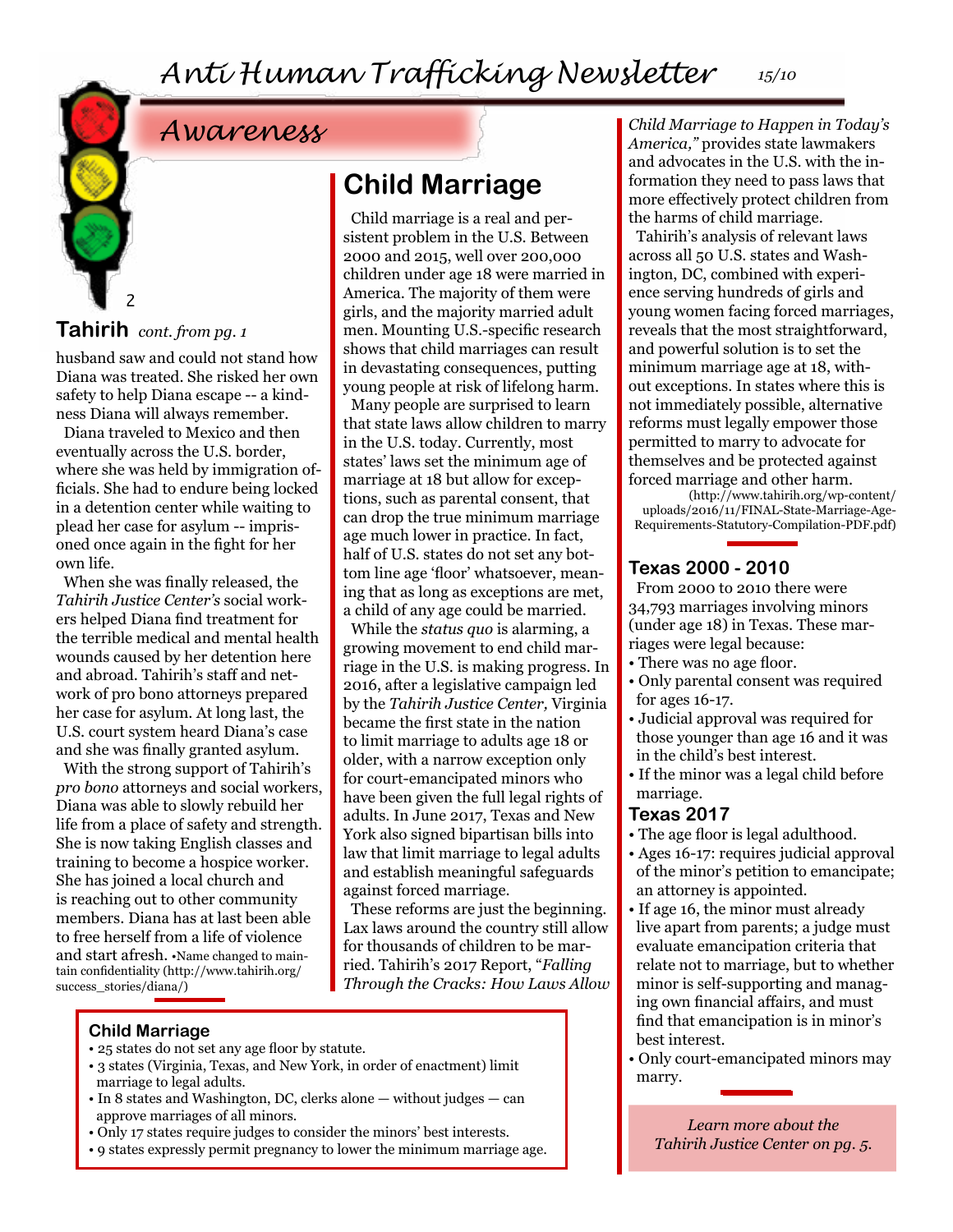# *Awareness*

## 3 **'Mandatory' Victim Restitution**

In 2014 the *Human Trafficking Pro Bono Legal Center,* in collaboration with *WilmerHale,* conducted an indepth examination of all federal criminal human trafficking cases brought between 2009 and 2012 to study victim restitution.

As background the study cited the *Trafficking Victims Protection Act* (TVPA), passed in 2000, broke significant new ground by providing mandatory restitution for trafficking victims. Congress unambiguously directed that *"[U.S. federal] court[s] shall order restitution for any offense"* committed under the anti-trafficking statutes. The mandatory restitution law, 18 U.S.C. § 1593, requires recovery – from the defendant – of the *"full amount of the victim's losses."* In the hands of a skilled prosecutor, the mandatory restitution law is a powerful tool. Three decisions illustrate the law's potential to aid victims and strip defendants of their ill-gotten gains.

*United States v. Sabhnani*, a labor trafficking case, is a model for obtaining restitution under the federal trafficking statutes. A jury in the Eastern District of New York convicted the defendants of crimes including forced labor and conspiracy, finding that the husband and wife had trafficked two Indonesian women into forced domestic servitude in their 5,900-sq.ft. Long Island home. The court sentenced the defendants to lengthy prison terms and entered a comprehensive restitution order in the amount of \$936,546.22, for which the defendants were jointly and severally liable.

The defendants appealed to the Sec-

ond Circuit Court of Appeals, which endorsed the trial court's significant restitution order theory, concluding that the victims should receive not only back wages, but also liquidated damages under the *Fair Labor Standards Act* (FLSA), 29 U.S.C. § 201 et seq. After reassessing the hours worked by both victims, the trial court ultimately ordered \$679,866.98 in restitution under 18 U.S.C. § 1593.

*United States v. Edwards,* a criminal case prosecuted in the District of Maryland, took the Sabhnani case a step further. The defendants in *Edwards* pled to lesser, non-trafficking crimes. Still, prosecutors successfully pressed for restitution under the trafficking restitution statute, 18 U.S.C. § 1593. The defendants, also a husband and wife, faced an initial indictment charging them with holding a domestic worker in forced labor in their home for ten years. The defendants each pled guilty to harboring an alien in violation of 18 U.S.C. § 1324(a)  $(1)(A)(iii)$  (a non-trafficking offense). The defendants received sentences of three months and one year in prison, respectively.

After obtaining the plea agreement, federal prosecutors filed multiple memoranda advocating for restitution. Prosecutors submitted spreadsheets documenting the number of hours and days the victim worked, and presented expert testimony from a *Department of Labor Wage and Hour* expert at a sentencing hearing. The restitution request covered minimum wage payments for all labor performed, as well as liquidated damages equal to the back wages, as allowed under the FLSA. In the memorandum requesting restitution, the prosecutors correctly noted that, while the FLSA does not require live-in domestic workers to be paid time-and-a-half for overtime, the workers must be paid for all time during which they are working or on call. By the government's measure, the victim was owed back wages for approximately 100 hours of work per week, without interruption, for 10 years.

Although the defendants had pled guilty to a non-trafficking crime, the court awarded the victim \$369,580.80 in restitution. *Edwards* broke new ground in three ways: 1) The plea agreement required the defendants to pay \$50,000 into an escrow account prior to sentencing. 2) The government successfully obtained the restitution under 18 U.S.C. § 1593, rendering the amount exempt from federal taxation as income. 3) The court awarded liquidated damages and back wages under the *Fair Labor Standards Act*.

In contrast to these labor trafficking restitution successes, sex trafficking prosecutions frequently fail to live up to the restitution requirements of the TVPA. The law requires a human trafficking restitution award to include whichever is greater: the value of the victim's work under the FLSA or the value to the defendant of the services the victim was forced (or induced, in the case of children) to provide. The value to a defendant of commercial sexual services tends to vastly exceed the minimum wage. One would expect restitution amounts in sex trafficking cases to dwarf those awarded in forced labor cases. This rarely occurs.

However, one District of Columbia case stands out as an example of effective recovery of restitution in a sex trafficking prosecution. Indicted for sex trafficking of children and interstate transportation of a minor for purposes of prostitution, defendant *Shelby Lewis* pled guilty to multiple counts of sex trafficking of children. The court sentenced Lewis to twenty years in prison and ordered him to pay \$3,892,055 in restitution to four child victims. In calculating the restitution award, the court multiplied the average daily amount that each victim testified she earned for the defendant by the number of days the defendant held her. For example, one victim testified that she typically earned \$400 per day for her trafficker by performing commercial sex acts. The court multiplied this amount by 914 − the number of days the defendant forced her to provide commercial sexual services − and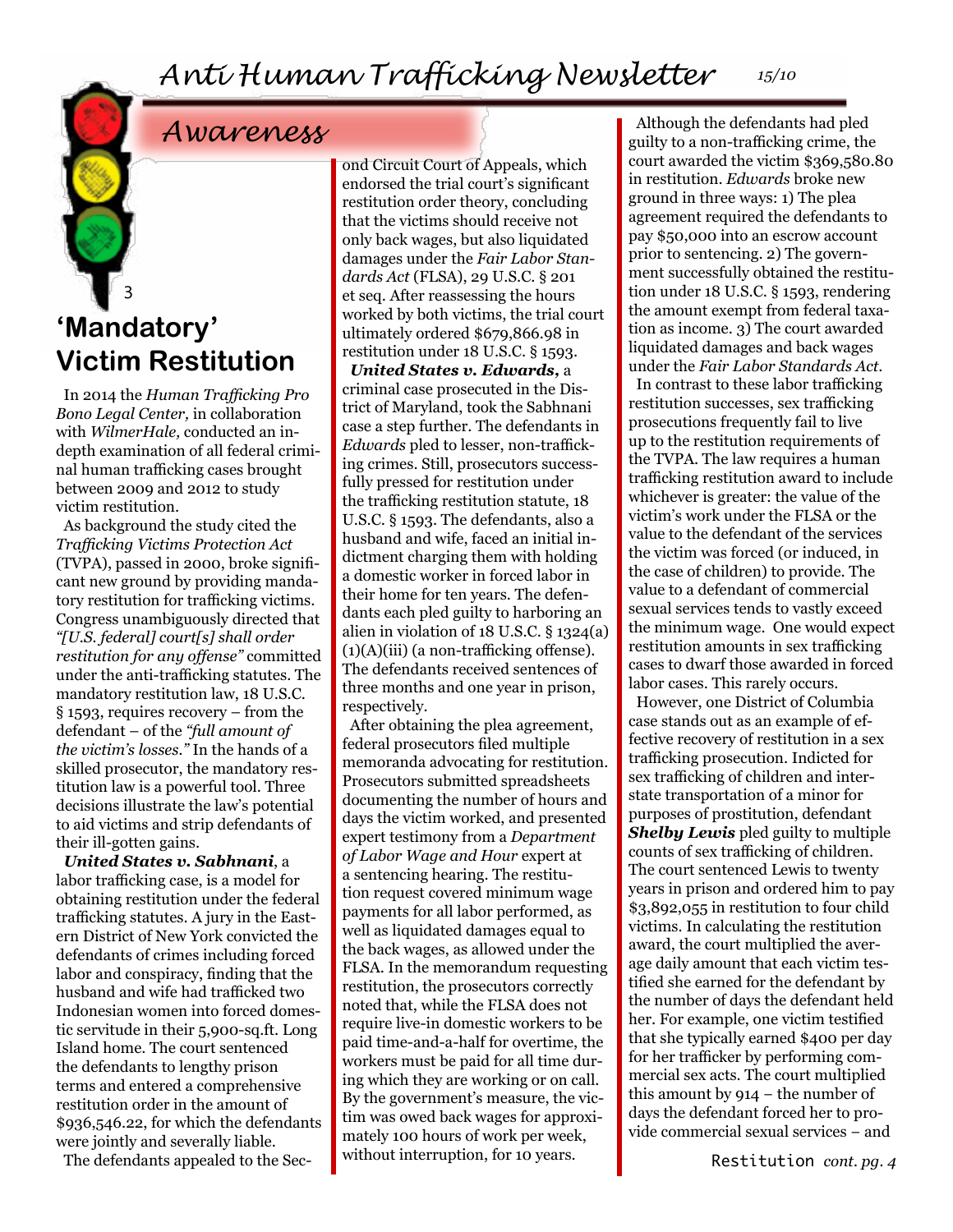# *Anti Human Trafficking Newsletter 15/10*



*Advocacy*

**Restitution** *cont. from pg. 3*

used this amount as the basis for one portion of her restitution payment. The court also appointed a *guardian ad litem* (GAL) for the girls. On behalf of the minors, the GAL, a pro bono attorney, submitted extensive evidence of other harms the children had suffered, all documented in an expert witness report. The restitution ultimately ordered by the court included not only the defendant's income obtained through the victims' services, but also money to cover medical, psychiatric, and educational expenses that the expert witness determined the children would incur during their recoveries.

*Sabhnani, Lewis,* and *Edwards* have three features in common: 1) Victims had *pro bono* legal representation from outside attorneys. 2) Federal prosecutors applied a victim-centered approach and affirmatively sought restitution in recovery. 3) In each of these cases, the courts enforced the federal restitution statute in the manner Congress intended.

In conclusion, the year-long investigation into restitution for trafficking crimes in the U.S. revealed that restitution outcomes in these cases are exceptions, rather than the rule. The TVPA's mandatory restitution provision is frequently overlooked, leaving trafficking victims empty-handed, deprived of the resources that would enable them to rebuild their lives.

Of the 306 federal indictments for human trafficking brought under Chapter 77 of Title 18 of the U.S. Code, researchers found restitution was awarded in only 36% of cases.

For trafficking victims, mandatory does not mean mandatory. (Report, pg. 1-3)

# **The Human Trafficking Pro Bono Legal Center**

*The Human Trafficking Pro Bono Legal Center* (HT Pro Bono) is the only U.S. organization systematically training attorneys to pursue justice for trafficking survivors in civil courts. Since 2012 the organization has provided training and technical assistance to over 3,000 pro bono lawyers at international law firms, linked hundreds of victims to pro bono lawyers in over 220 cases, and educated over 14,000 community leaders on victims' legal rights. In over 90% of the cases the victims have won and become survivors. By linking trafficking victims with highly-skilled pro bono attorneys, HT Pro Bono works to obtain criminal convictions, criminal restitution, and civil judgments against traffickers.

HT Pro Bono uses a multi-pronged strategy to combat trafficking: *Advocacy*

The Center joins forces with nongovernmental organization partners to combat trafficking through policy reform. HT Pro Bono spearheads a coalition against trafficking by diplomats, seeking to end impunity for those diplomats who exploit victims in the U.S.

#### *Strategic Litigation*

HT Pro Bono coordinates impact litigation—cases that will affect future rulings. Careful monitoring of legal dockets nationwide permits intervention in cases where critical principles are at issue. Most recently, HT Pro Bono convened a meeting of litigators to discuss the power of strategic litigation to combat trafficking. HT Pro Bono partnered with the Freedom Fund to publish a report on strategic litigation, *"Ending Impunity, Securing Justice: Using strategic litigation to combat modern-day slavery and human trafficking."* In one such instance, HT Pro Bono arranged for a pro bono

firm to brief a labor trafficking case on appeal to a Circuit Court of Appeals. *Research*

*"When victims have lawyers, victims have rights."* HT Pro Bono

HT Pro Bono undertakes in-depth research projects —often in partnership with pro bono law firm counsel —on implementation of U.S. law, as in the restitution study already featured on pgs. 3-4.

#### *Education*

HT Pro Bono educates judges, lawyers, practitioners, social workers, and service-providers nationwide. Through frequent media appearances, the Center also educates the public on the realities of trafficking into forced labor, forced prostitution, and the commercial sexual exploitation of children. HT Pro Bono attorneys speak frequently at public fora and participate in Human Trafficking Task Forces training programs on request.

Founded in 2012 with generous support from the Open Society Foundations (OSF) Fellowship Program, Martina E. Vandenberg serves as founder



and president of the now five-year old organization. Prior to becoming an OSF Fellow,

Vandenberg served as a partner at Jenner & Block LLP, where she focused on complex commercial litigation and internal investigations under the Foreign Corrupt Practices Act. She served as a senior member of the firm's Pro Bono Committee.

Vandenberg has spent two decades fighting human trafficking, forced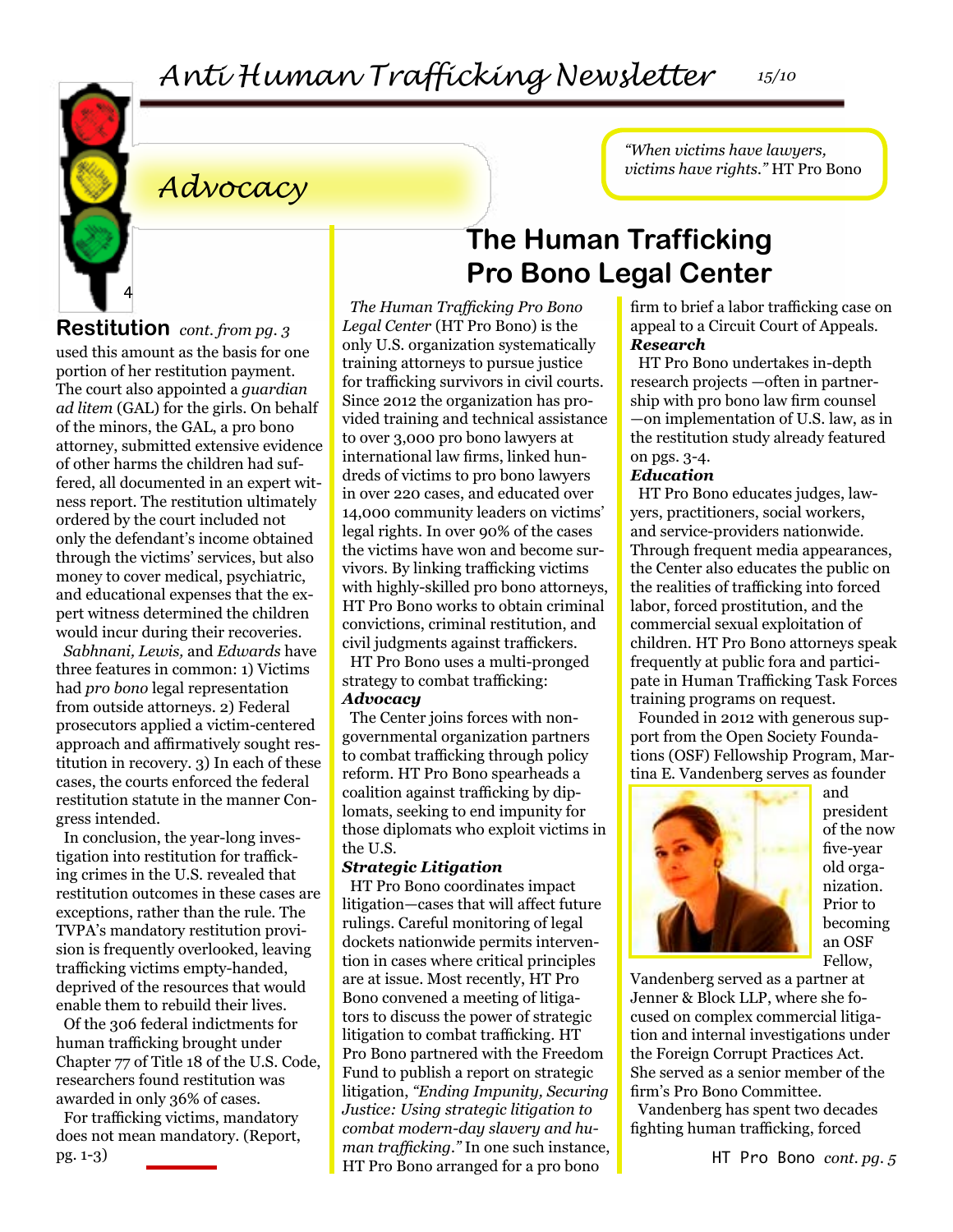

# *Advocacy*

## **HT Pro Bono** *cont. from pg. 4*

labor, rape as a war crime, and violence against women. Vandenberg has represented victims of human trafficking pro bono in immigration, criminal, and civil cases. She has testified before the Senate Judiciary Subcommittee on Human Rights and the Law, the Helsinki Commission, the House Foreign Affairs Committee, and the House Armed Services Committee on an array of human rights issues.

A former Human Rights Watch researcher, Vandenberg spearheaded investigations into human rights violations in the Russian Federation, Bosnia & Herzegovina, Uzbekistan, Kosovo, Israel, and Ukraine. She is the author of two Human Rights Watch reports, *"Hopes Betrayed: Trafficking of Women and Girls to Post-Conflict Bosnia & Herzegovina for Forced Prostitution,"* and *"Kosovo: Rape as a Weapon of 'Ethnic Cleansing.'"*

As a researcher for the Israel Women's Network, she investigated and published the first report documenting human trafficking into Israel. While living in the Russian Federation in the 1990s, she co-founded *Syostri,* one of Russia's first rape crisis centers for women.

Vandenberg has received multiple awards for her leadership against human trafficking. Vandenberg currently serves as a co-chair of the International Bar Association's Human Trafficking Task Force. Vandenberg is admitted to practice in N.Y. and D.C.

For information on Vandenberg and the HT Pro Bono, visit: http://www.htprobono.org/

# **Tahirih Justice Center**



*Layli Miller-Muro* is the Founder and Executive Director of the Tahirih Justice Center. She established Tahirih in 1997 following her involvement in a highprofile case that set national precedent and revolutionized asylum law in the U.S. Fauziya Kassindja, a 17-year-old girl who had fled Togo in fear of a forced polygamous marriage and female genital mutilation, was granted asylum in 1996 by the U.S. Board of Immigration Appeals. This decision opened the door to gender-based persecution as grounds for asylum. Us-

ing her portion of the proceeds from a book she and Ms. Kassindja co-authored about the case, *"Do They Hear You When You Cry?,"* Layli established Tahirih. Since 2001, Layli has led Tahirih in its service to more than 22,000 women and children, growing the non-profit from a staff of six to over 70, and expanding its offices from Greater DC to Houston, Baltimore, and the San Francisco Bay Area. In recognition of its sound management and innovative programs, under Layli's leadership, Tahirih won the *Washington Post Award for Management Excellence* and gained recognition for its innovative use of pro bono services in the *Stanford Social Innovation Review.*

Prior to joining Tahirih as Executive Director, Layli was an attorney at the law firm of Arnold & Porter, where she practiced international litigation and maintained a substantial pro bono practice. Prior to joining Arnold & Porter, Layli was an attorney-advisor at the U.S. Department of Justice, Board of Immigration Appeals. (http://www.tahirih.org/about-us/people/staff/)

## *The Tahirih Justice Center*

is a national non-profit that has served over 22,000 women and girls fleeing violence since 1997. Using an efficient, effective, and innovative model of direct social and legal services, policy advocacy, training and education delivered from four locations (greater D.C., Baltimore, Houston, San Francisco), Tahirih is committed to serving as many immigrant women and girls as possible, protecting them from domestic violence, female genital mutilation, forced and child marriage, honor crimes, human trafficking, rape and torture.

In 2016 the Tahirih Law Center:

• Triaged 215 emergency requests from 66 individuals seeking protection and 149 professionals helping those facing forced marriage issues — from 26 states and nearly every region of the globe.

- Trained and educated 1,103 frontline professionals on the critical tools they need to identify forced marriages and protect victims.
- Trained all of Virginia's 150 juvenile and domestic relations judges on the new minimum marriage age law, which was critical for the law's successful roll out.
- Reached thousands of service providers through a peer-reviewed article published by the *National Resource Center on Domestic Violence* that shows how forced marriage intersects with other forms of abuse in the U.S.
- Convened 30 service providers, advocates, experts, and survivors from across the country for the first-ever national consultation on whether forced marriage should be criminalized in the U.S.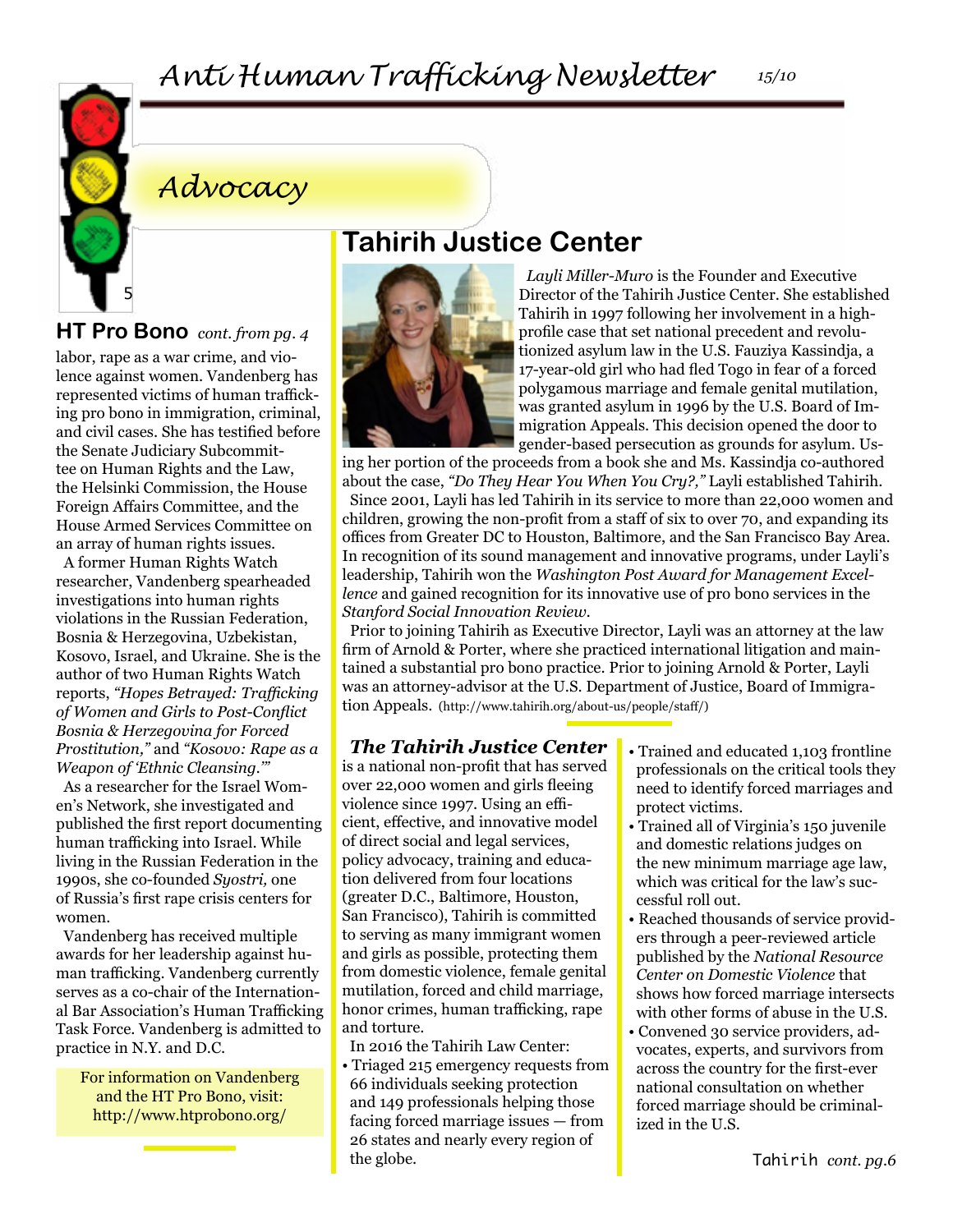# *Advocacy*

## **Tahirih** *cont. from pg. 5*

6

- Secured a high-level roundtable with the *U.S. Department of State* and members of the Tahirih-led *Forced Marriage Working Group* to discuss improving responses to U.S. victims taken overseas for forced marriages.
- Published a groundbreaking report with a complete 50-state analysis of laws that allow child marriages to occur in the U.S. *(Featured on pg. 2)*
- Achieved a historic new minimum marriage age law in Virginia that was signed by the governor in March and went into effect in July 2016.



Tahirih's Senior Counsel for Policy and Strategy (bottom right), witnesses Virginia Governor Terry McAuliffe signing historic House Bill 703, making Virginia the first state in the country to limit marriage to legal adults.

According to the U.N. Children's Fund (UNICEF), child marriage is *"perhaps the most prevalent form of sexual abuse and exploitation of girls,"* and *"marriage before the age of 18 is a fundamental violation of human rights."*

About 15 million girls around the world are married before their 18th birthdays each year – or about 40,000 per day, according to the *International Center for Research on Women.*

# **Educating Lawyers**



*St. Thomas University School of Law*  through its LL.M./ J.S.D. Program in *Intercultural Human Rights* is the first academic institution in South Florida to shed light on the magnitude and scope of human trafficking. It is also one of pioneer institutions in the field of human trafficking nationwide and the first law school to offer a course on human trafficking law in its J.D. curriculum.

In 2005, under the leadership of Professor Roza Pati, a set of law and policy recommendations were formulated under the name of *"The Miami Declaration of Principles on Human Trafficking,"* which has guided law and policy in various states nationally and internationally.

The *Human Trafficking Academy,* founded in 2010 through a grant of the Department of Justice, Bureau

of Justice Assistance, aims at conducting research, outreach and education in the field of human trafficking. In particular, it offers specialized training and assistance to law enforcement, lawyers, healthcare providers, teachers, students, researchers, religious institutions and the community at large on issues related to this crime. In August 2017 it hosted another weeklong training for 62 participants from the U.S. and Thailand.

The training was designed to empower participants with the theoretical perspective and legal framework of human trafficking as well as with

practical skills and tools that are essential in addressing and preventing this heinous crime.

The 2017 Academy guest speaker was Janet Basilan, a survivor of human trafficking and Vice Chairperson of *GABRIELA USA,* a Philippine-based organization in the U.S seeking justice for trafficked persons. Ms. Basilan was one of the many Philippine teachers who were lured to the U.S. with false promises of well-paid teaching positions – later shown to be a scam. As a survivor-advocate, Ms. Basilan is determined to combat human trafficking in her home country and in the U.S. Roza Pati is a tenured Professor



of Law at St. Thomas University School of Law, teaching International Law, Human Rights Law and Human Trafficking Law. She is Executive Director of the LL.M./ J.S.D. Program in Inter-

Professor Roza Pati

cultural Human Rights and directs the *Human Trafficking Academy* .

Professor Pati served as a Member of the Albanian Parliament and as Cabinet Member served as Secretary of State for Youth and Women of Albania. She was also visiting professor of law at the Romanian-American University in Bucharest, Romania. In August 2012, Pope Benedict XVI appointed Professor Pati as a Member of the Pontifical Council for Justice and Peace, at the Vatican. She is the only Council member representing the U.S. (http://www.humantraffickingacademy.org/) (https://www.stu.edu/law/faculty-staff/faculty/ roza-pati)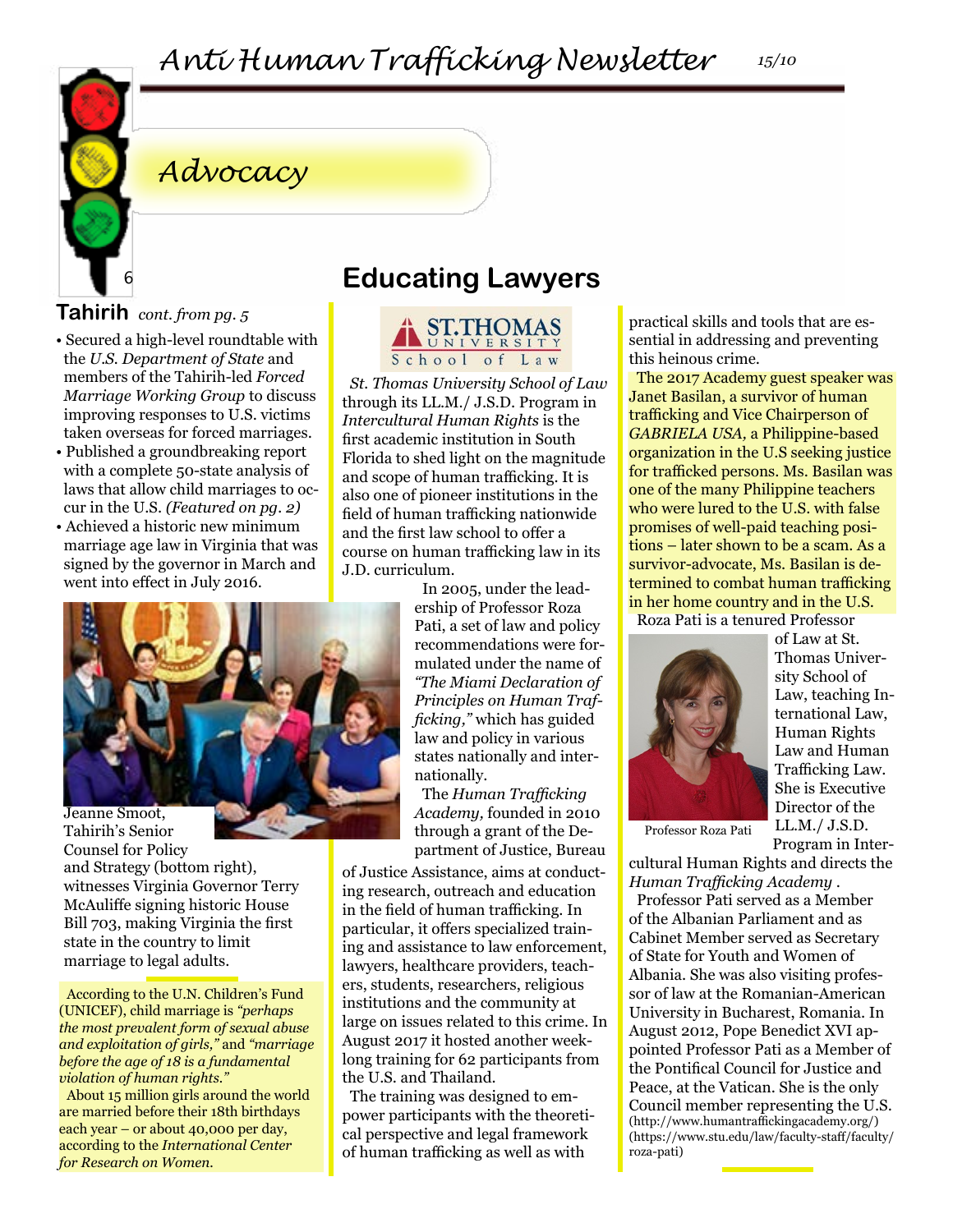# *Advocacy*

7

# **Human Trafficking Legal Access Center**

The *American Bar Association Task Force on Human Trafficking* and *Polaris Project* have partnered up to create the *Human Trafficking Legal Access Center.*  Hosted by probono.net, the site brings together attorneys and law firms with the non-profit service providers working with survivors of human trafficking. In addition to a calendar of events and trainings, news, and legal cases, the site includes specific resources both for non-profits and pro bono attorneys. (https://www.americanbar.org/groups/human\_rights/projects/task\_force\_

human\_trafficking.html)

To learn more about the *Human Trafficking Legal Access Center* and the available resources, go to: https://www.humantraffickinglaw.net/learnmore/ https://www.humantraffickinglaw.net/probono/ https://www.humantraffickinglaw.net/probono/library/



**Voices for Victims: Lawyers Against Human Trafficking Tool Kit for Bar Associations**

(https://www.americanbar.org/ content/dam/aba/multimedia/ trafficking\_task\_force/resources/ TFHT\_Toolkit/HumanTrafficking\_Bar.authcheckdam.pdf)

## **Business Law and Social Responsibility**

In its 2017 ABA Business Law annual meeting report, the ABA indicated that corporate social responsibility (CSR) has transitioned from being voluntary to taking on a legal status. Companies, such as Hewlett Packard, McDonalds and Amazon, are seeking lawyers with expertise in corporate supply chains and responsibility management systems. Factors driving this trend include, among others, having mobile/social technologies that allow for increased monitoring and enforcement. A survey indicated:

- 83% of people will trust a company more if it is socially responsible.
- 80% of young professionals are interested in securing jobs that have a positive impact on the environment.
- Approximately 50% of large companies report a financial gain associated with their CSR activities.
- 95% of CEOs indicate that society has higher expectations of business taking on public responsibilities than it did five years ago.
- \$1 out of every \$9 under professional management in the U.S. now involves an element of "socially responsible investment.

The 2012 *California Transparency in Supply Chains Act* was a major impetus in this trend. This CA law requires every retail seller and manufacturer doing business in CA with more than \$100 million in annual worldwide gross receipts to disclose via a *"conspicuous link"* on its website its efforts (if any) to address risks related to slavery and human trafficking in its supply chain.

The U.S. government also has a policy on government solicitations and contracts that prohibits contractors, contractor employees, subcontractors, subcontractor employees, and their agents from:

- Engaging in severe forms of trafficking in persons during the period of performance of the contract.
- Using forced labor in the performance of the contract.
- Destroying, concealing, confiscating, or otherwise denying access by an employee to the employee's identity or immigration documents.
- Using misleading or fraudulent practices during the recruitment of employees or offering of employment.
- Using recruiters that do not comply with local labor laws of the country in which the recruiting takes place.
- Charging employees recruitment fees.
- Failing to provide an employment contract or other required work document. (https://www.americanbar.org/ content/dam/aba/events/business\_
	- law/2017/09/annual/materials/humantrafficking-201709.authcheckdam.pdf)

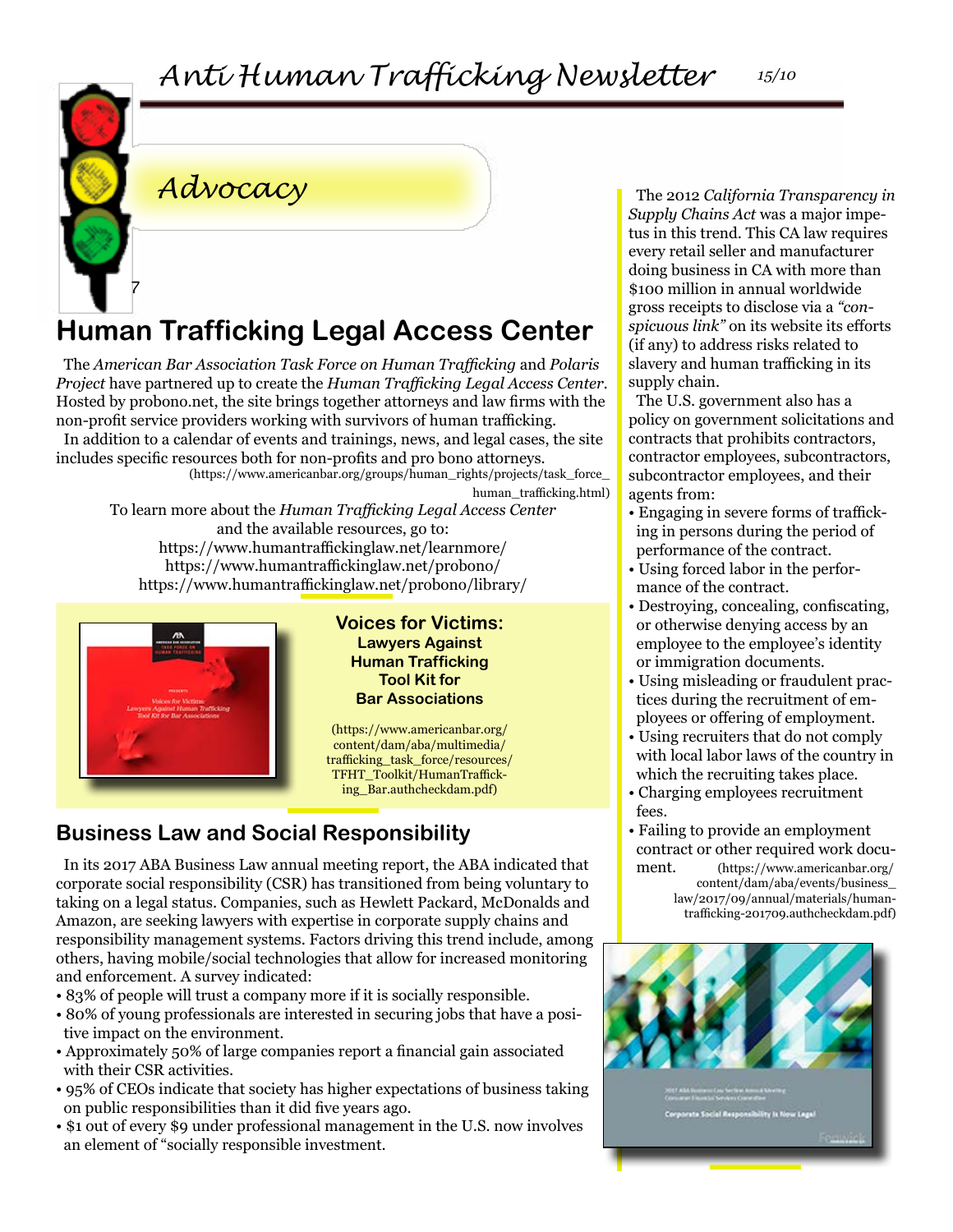## *Action*

## <sup>8</sup> **Tell Congress to: #ListentoSurvivors and Amend #CDA230**

Sex trafficking is exploding online, finding a haven in online classifieds that provide a platform to facilitate sex trafficking. Despite knowingly facilitating this crime these websites are permitted to hide behind an outdated and misinterpreted provision of the *Communications Decency Act (CDA)*.

Section 230 of the CDA was never intended to protect entities that facilitate sex trafficking and yet, courts have repeatedly interpreted Section 230 as providing blanket immunity for online entities, including online entities that knowingly facilitate sex trafficking, such as Backpage.com.

#### *The Solution:*

To address this legal loophole, two bills were recently introduced in the House and Senate: *HR 1865, Allow States and Victims to Fight Online Sex Trafficking Act* and *S 1693, Stop Enabling Sex Traffickers Act.* These two bills would amend the CDA to ensure websites that facilitate sex trafficking face culpability for their role in this egregious crime.

#### *The Opposition:*

The tech industry is fighting any change to Section 230. They are working to silence the voices of survivors of sex trafficking and keep the status quo.

#### **Take Action!**

*• Watch this video* to hear the perspectives of sex trafficking survivors and their families: https://vimeo.com/231775502

*• Send Out Sample Tweets* - Spread the word on social media by retweeting tweets from Shared Hope International.

*• Call your Members of Congress* - Call to show your support for survivors and for amending the CDA.

For more details and for sample call scripts and sample tweets, go to: [https://sharedhope.org/what-we-do/bring-justice/legislative-action-center/](https://sharedhope.org/what-we-do/bring-justice/legislative-action-center/stop-injustice-online/ ) [stop-injustice-online/](https://sharedhope.org/what-we-do/bring-justice/legislative-action-center/stop-injustice-online/ )

## **Tell Congress to: #Faith4DACA & #DefendDACA**

The *DREAM Act 2017* would authorize *"cancellation of removal and the adjustment of status of certain individuals who are long-term U.S. residents and who entered the U.S. as children and for other purposes."*

The original DREAM Act was authored in 2001. The DREAM Act of 2017 was introduced in the Senate by Dick Durbin (D-IL) and Lindsey Graham (R-SC) as **S. 1615** and in the House by Lucille Roybal-Allard (D CA-40) and Ileana Ros-Lehtinen (R FL-27) as *HR 3440.*

The DREAM Act would allow young people to earn lawful permanent residence, and eventually American citizenship, if they:

- Are longtime residents who came to the U.S. as children;
- Graduate from high school or obtain a GED;
- Pursue higher education, work lawfully for at least three years, or serve in the military;
- Pass security and law enforcement background checks and pay a reasonable application fee;
- Demonstrate proficiency in the English language and a knowledge of U.S. history; and
- Have not committed a felony or other serious crimes and do not pose a threat to our country.

## Learn more about

*Dream Act 2017* at: [https://www.nilc.org/issues/immigration](https://www.nilc.org/issues/immigration-reform-and-executive-actions/dreamact/dream-act-2017-summary)[reform-and-executive-actions/dreamact/](https://www.nilc.org/issues/immigration-reform-and-executive-actions/dreamact/dream-act-2017-summary) [dream-act-2017-summary-and-faq/](https://www.nilc.org/issues/immigration-reform-and-executive-actions/dreamact/dream-act-2017-summary)

## **'SOAR to Health and Wellness Training'**

It is reported that 88% of sex trafficking survivors had contact with a healthcare provider while being trafficked. These nurses, doctors, and EMTs have a unique opportunity to intervene and connect victims with law enforcement. They need training.

*'Stop, Observe, Ask, and Respond to Health and Wellness Training Act' (or SOAR to Health and Wellness Training)* is currently in both the Senate and House. The SOAR Act directs the *U.S. Dept. of Health and Human Services* (HHS) to provide a pilot program that would train emergency room staff and health care providers to identify potential human trafficking victims, report trafficking incidences, refer victims to service agencies, and provide victims with care tailored to their circumstances.

*H.R.767, SOAR* was introduced by Steve Cohen (D-TN-9) and eleven co-sponsors, and *S.256, Soar* was introduced by Heidi Heitkamp (D-ND) with five co-sponsors.

If passed, SOAR would also mandate HHS to report on the number of facilities operating under the pilot program and the number of providers trained through the pilot program. The pilot program would be authorized through FY2022.